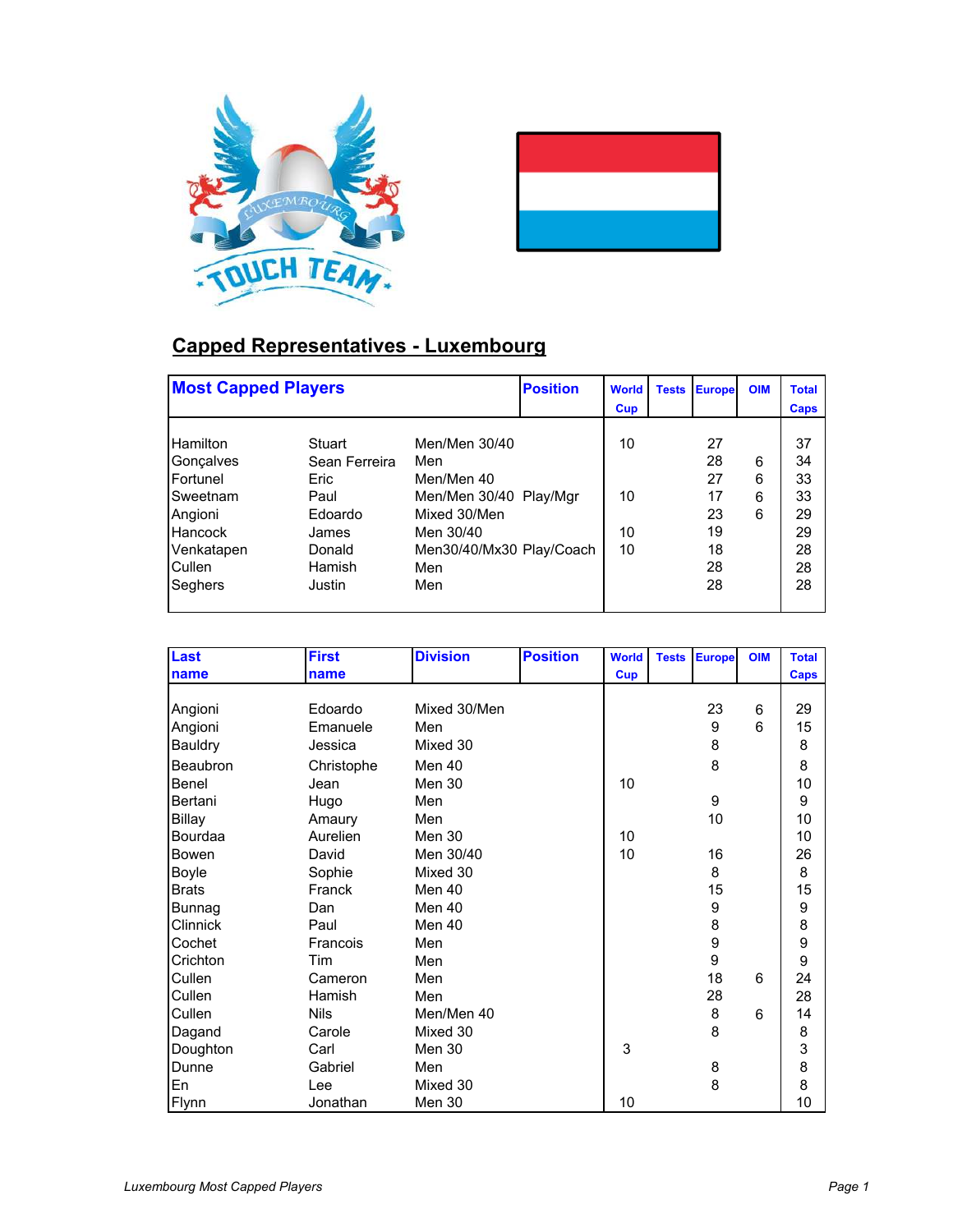| Last         | <b>First</b>  | <b>Division</b>          | <b>Position</b> | <b>World</b> | <b>Tests</b> | <b>Europe</b>  | <b>OIM</b> | <b>Total</b>   |
|--------------|---------------|--------------------------|-----------------|--------------|--------------|----------------|------------|----------------|
| name         | name          |                          |                 | <b>Cup</b>   |              |                |            | Caps           |
| Fortunel     | Eric          | Men/Men 40               |                 |              |              | 27             | 6          | 33             |
| Frank        | <b>Nick</b>   | Men 30/40                |                 | 10           |              | 16             |            | 26             |
| Gonçalves    | Sean Ferreira | Men                      |                 |              |              | 28             | 6          | 34             |
| Hamilton     | <b>Stuart</b> | Men/Men 30/40            |                 | 10           |              | 27             |            | 37             |
| Hancock      | James         | Men 30/40                |                 | 10           |              | 19             |            | 29             |
| Hobson       | Cameron       | Men                      |                 |              |              | 11             |            | 11             |
| Howat        | Sean          | Men                      |                 |              |              | 9              |            | 9              |
| Hugues       | Warren        | Men 30                   |                 | 10           |              |                |            | 10             |
| Kato         | Yumi          | Mixed 30                 |                 |              |              | 6              |            | 6              |
| Kelly        | <b>Stuart</b> | Men 40                   |                 |              |              | 10             |            | 10             |
| Kouao        | Myriam        | Mixed 30                 |                 |              |              | 6              |            | 6              |
| Kunsch       | Vanessa       | Mixed 30                 |                 |              |              | 8              |            | 8              |
| Lale         | James         | Men 40                   |                 |              |              | $\overline{7}$ |            | $\overline{7}$ |
| Lens         | Jean-François | Men 30                   |                 | 9            |              |                |            | 9              |
| Lequeux      | Olivier       | Men 40                   |                 |              |              | 10             |            | 10             |
| Lister       | Joseph        | Men 40                   |                 |              |              | 9              |            | 9              |
| Lowe         | Stephen       | Men 30                   |                 | 6            |              |                |            | 6              |
| Lyon         | Christopher   | Men                      |                 |              |              | $\overline{7}$ |            | 7              |
| Martinotti   | Alessandro    | Men                      |                 |              |              | 8              |            | 8              |
| Martinotti   | Ascanio       | Men                      |                 |              |              |                | 6          | 6              |
| Menges       | Michael       | Men 30/Men               |                 | 9            |              | 9              |            | 18             |
| Mullen       | Gerry         | Men 40                   |                 |              |              | $\overline{7}$ |            | $\overline{7}$ |
| Najeros      | Laurent       | Men 30                   |                 | 10           |              |                |            | 10             |
| Neale        | Simon         | Men/Men 40               | Play/Coach      |              |              | 15             |            | 15             |
| O'Dea        | Tom           | Men 40                   |                 |              |              | 8              |            | 8              |
| Perrot       | Pierre        | Men                      |                 |              |              | 9              | 6          | 15             |
| Prince       | Jonathan      | Men                      |                 |              |              | 9              |            | 9              |
| Robert       | Julien        | Mixed 30/Men             |                 |              |              | 16             | 6          | 22             |
| Sanders      | <b>Stuart</b> | Men 40                   |                 |              |              | 6              |            | 6              |
| Seghers      | Justin        | Men                      |                 |              |              | 28             |            | 28             |
| Sharplin     | Nigel         | Men 40                   |                 |              |              | 10             |            | 10             |
| Sneyd        | Nathan        | Men                      |                 |              |              | 4              |            | 4              |
| Stone        | Charlie       | Men                      |                 |              |              | 9              |            | 9              |
| Sweetham     | Paul          | Men                      | Coach           |              |              | 10             |            | 10             |
| Sweetnam     | Chobe         | Men                      |                 |              |              | 18             |            | 18             |
| Sweetnam     | Dominique     | Mixed 30                 |                 |              |              | 8              |            | 8              |
| Sweetnam     | Kai           | Men                      |                 |              |              | 9              |            | 9              |
| Sweetnam     | Paul          | Men/Men 30/40 Play/Mgr   |                 | 10           |              | 17             | 6          | 33             |
| Taber        | Derrek        | Mixed 30                 |                 |              |              | 6              |            | 6              |
| Tarakdjian   | Paolo         | Men 40                   |                 |              |              | 6              |            | 6              |
| Toma         | Foloki        | Men                      |                 |              |              | 8              |            | 8              |
| <b>Trees</b> | Callum        | Men                      |                 |              |              | 10             |            | 10             |
| Van Zeeland  | Josh          | Men                      |                 |              |              | 9              |            | 9              |
| Venkatapen   | Donald        | Men30/40/Mx30 Play/Coach |                 | 10           |              | 18             |            | 28             |
| Verlinde     | Marie         | Mixed 30                 |                 |              |              | 8              |            | 8              |
| William      | Rhys          | Men                      |                 |              |              | 9              | 6          | 15             |
| Williams     | Mark          | Men/Men 40               |                 |              |              | 8              | 6          | 14             |
| Yakass       | Léo           | Men                      |                 |              |              | 9              |            | 9              |
| Zanette      | Luca          | Men                      |                 |              |              | 9              |            | 9              |
| Zasman       | Simeon        | Men                      |                 |              |              | 10             |            | 10             |
|              |               |                          |                 |              |              |                |            |                |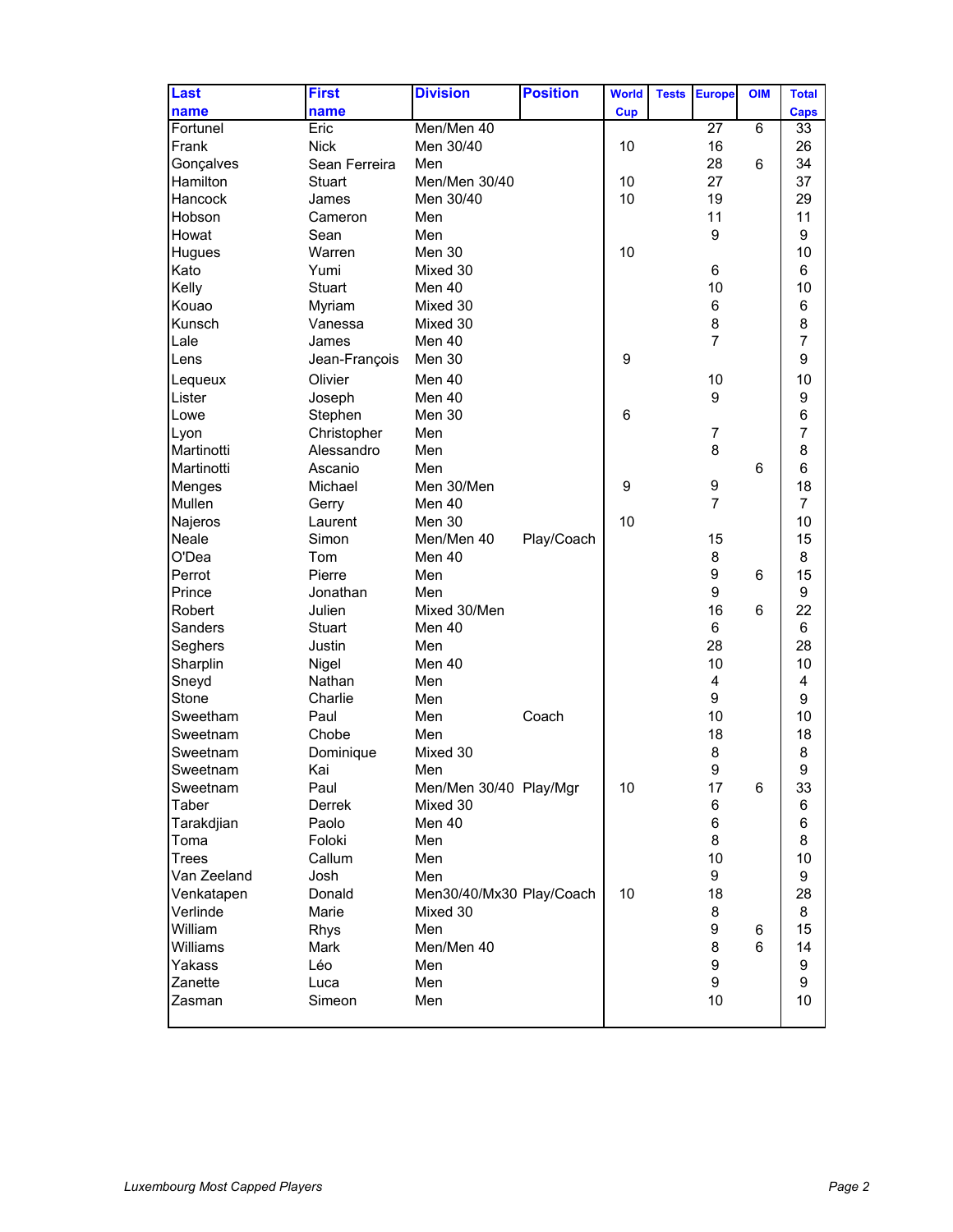## **Luxembourg World Cup Caps**

1988 - Australia - Men, Women, Mixed, Masters

1991 - New Zealand - Men Women, Mixed, M30, W27, M35

1995 - USA - Men Women, Mixed, M30, W27, M35

1997 - Australia - Men30, Women30, Mixed30, Men35, Men40

1999 - Australia - Men, Women, Mixed

1999 - Australia - Men30, Women30, Mixed30, Men35, Men40

2003 - Japan - Men, Women, Mixed, Men30, Men35

2007 - South Africa - Men, Women, Mixed

2007 - South Africa - Men30, Mixed30, Men35, Men40

2011 - Scotland - Men, Women, Mixed

2011 - Scotland - Men30, Mixed30, Men35, Men40

| <b>Last</b>    | <b>First</b>  | <b>Division</b> | <b>Position</b> | 2011 | #           |
|----------------|---------------|-----------------|-----------------|------|-------------|
| name           | name          |                 |                 |      | <b>Caps</b> |
|                |               |                 |                 |      |             |
| Benel          | Jean          | Men 30          |                 | 10   | 10          |
| <b>Bourdaa</b> | Aurelien      | Men 30          |                 | 10   | 10          |
| <b>Bowen</b>   | David         | Men 30          |                 | 10   | 10          |
| Doughton       | Carl          | Men 30          |                 | 3    | 3           |
| Flynn          | Jonathan      | Men 30          |                 | 10   | 10          |
| Frank          | Nick          | Men 30          |                 | 10   | 10          |
| Hamilton       | Stuart        | Men 30          |                 | 10   | 10          |
| Hancock        | James         | Men 30          |                 | 10   | 10          |
| Hugues         | Warren        | Men 30          |                 | 10   | 10          |
| Lens           | Jean-François | Men 30          |                 | 9    | 9           |
| Lowe           | Stephen       | Men 30          |                 | 6    | 6           |
| <b>Menges</b>  | Michael       | Men 30          |                 | 9    | 9           |
| Najeros        | Laurent       | Men 30          |                 | 10   | 10          |
| Sweetnam       | Paul          | Men 30          |                 | 10   | 10          |
| Venkatapen     | Donald        | Men 30          | Play/Coach      | 10   | 10          |

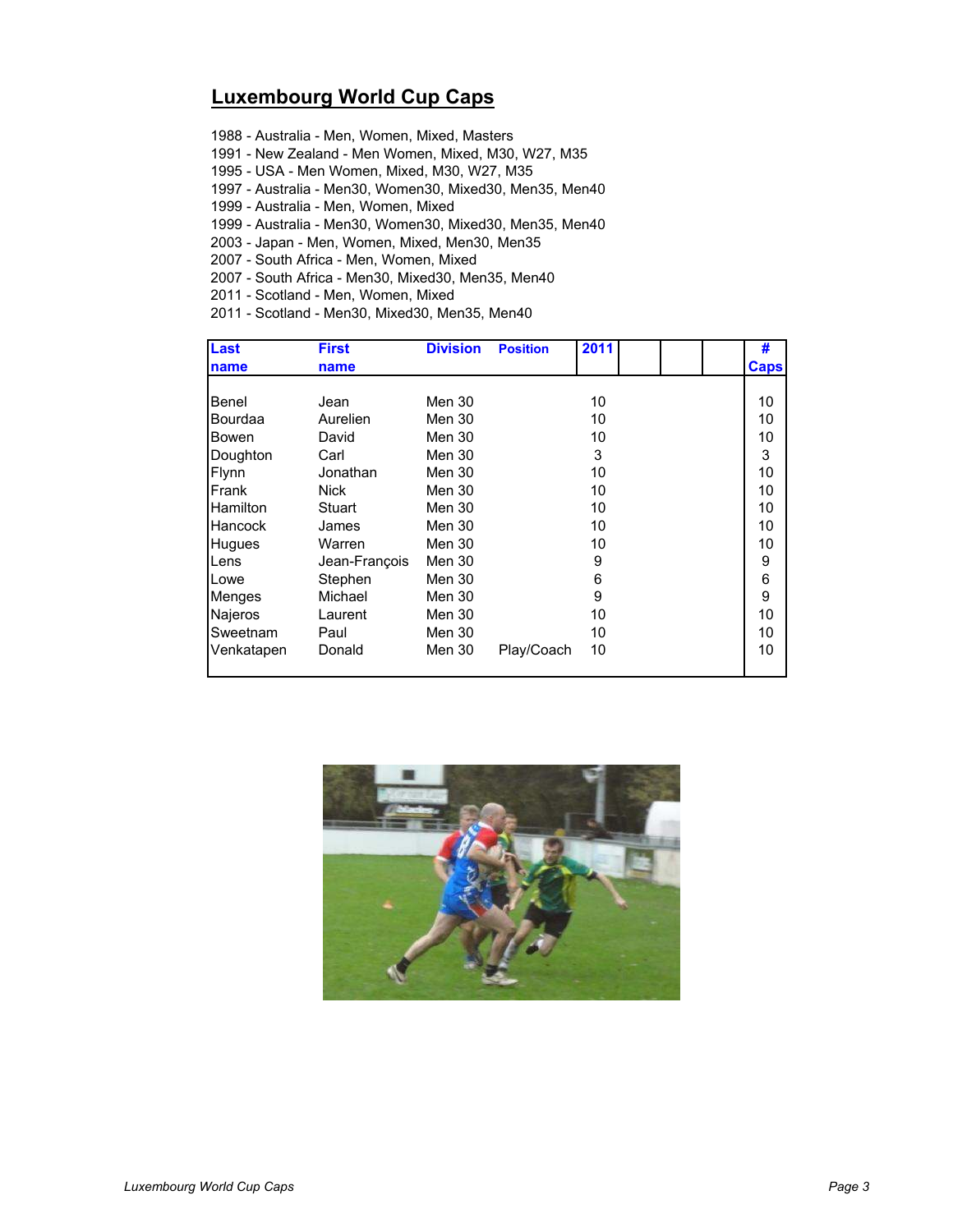## **LUXEMBOURG EUROPEAN CHAMPIONSHIPS REPS**

1996 - Halifax Rugby League Park, England 2008 - Paris France 1998 - Nottingham, England 2010- Bristol, England 2000 - Edinburgh, Scotland 2012 - Treviso, Italy 2004 - Jersey, Channel Islands 2016 - Jersey

2014 - Swansea, Wales 2018 - Nottingham, Engalnd

| <b>Most Capped Players</b> |               |              | <b>Position</b> | 12 | 14 | 16 | 18 | #  |
|----------------------------|---------------|--------------|-----------------|----|----|----|----|----|
|                            |               |              |                 |    |    |    |    |    |
| Angioni                    | Edoardo       | Mixed 30/Men |                 | 5  | 9  | 9  | 10 | 33 |
| Cullen                     | Hamish        | Men          |                 |    | 9  | 9  | 10 | 28 |
| Seghers                    | Justin        | Men          |                 |    | 9  | 9  | 10 | 28 |
| Gonçalves                  | Sean Ferreira | Men          |                 |    | 9  | 9  | 10 | 28 |
| Fortunel                   | Eric          | Men 40/Men   |                 | 8  |    | 9  | 10 | 27 |
| Sweetnam                   | Paul          | Men 40/Men   | Pla/Mgr/Ch      | 8  |    | 9  | 10 | 27 |
| Hamilton                   | <b>Stuart</b> | Men 40       |                 | 8  | 9  |    | 10 | 27 |
| Hancock                    | James         | Men/Men 40   |                 |    | 9  |    | 10 | 19 |
| Cullen                     | Cameron       | Men          |                 |    | 9  | 9  |    | 18 |
| Sweetnam                   | Chobe         | Men          |                 |    |    | 9  | 9  | 18 |
| Venkatapen                 | Donald        | Mix30/Men 40 |                 | 8  |    |    | 10 | 18 |
|                            |               |              |                 |    |    |    |    |    |

| <b>Surname</b> | <b>First Name</b> | <b>Division</b> | <b>Position</b> | $\overline{12}$ | 14 | 16 | 18                      | #              |
|----------------|-------------------|-----------------|-----------------|-----------------|----|----|-------------------------|----------------|
|                |                   |                 |                 |                 |    |    |                         |                |
| Angioni        | Edoardo           | Mixed 30/Men    |                 | 5               | 9  | 9  | 10                      | 33             |
| Angioni        | Emanuele          | Men             |                 |                 |    | 9  |                         | 9              |
| Bauldry        | Jessica           | Mixed 30        |                 | 8               |    |    |                         | 8              |
| Beaubron       | Christophe        | Men 40          |                 | 8               |    |    |                         | 8              |
| Bertani        | Hugo              | Men             |                 |                 |    | 9  |                         | 9              |
| Billay         | Amaury            | Men             |                 |                 |    |    | 10                      | 10             |
| Bowen          | David             | Men 40          |                 | 6               |    |    | 10                      | 16             |
| Boyle          | Sophie            | Mixed 30        |                 | 8               |    |    |                         | 8              |
| <b>Brats</b>   | Franck            | Men 40          |                 | 6               |    |    | 9                       | 15             |
| <b>Bunnag</b>  | Dan               | Men 40          |                 |                 |    |    | 9                       | 9              |
| Clinnick       | Paul              | Men 40          |                 | 8               |    |    |                         | 8              |
| Cochet         | Francois          | Men             |                 |                 |    |    | 9                       | 9              |
| Crichton       | Tim               | Men             |                 |                 | 9  |    |                         | 9              |
| Cullen         | Cameron           | Men             |                 |                 | 9  | 9  |                         | 18             |
| Cullen         | Hamish            | Men             |                 |                 | 9  | 9  | 10                      | 28             |
| Cullen         | <b>Nils</b>       | Men 40          |                 | 8               |    |    |                         | 8              |
| Dagand         | Carole            | Mixed 30        |                 | 8               |    |    |                         | 8              |
| Dunne          | Gabriel           | Men             |                 |                 |    |    | 8                       | 8              |
| En             | Lee               | Mixed 30        |                 | 8               |    |    |                         | 8              |
| Fortunel       | Eric              | Men 40/Men      |                 | 8               |    | 9  | 10                      | 27             |
| Frank          | <b>Nick</b>       | Men 40          |                 | 6               |    |    | 10                      | 16             |
| Gonçalves      | Sean Ferreira     | Men             |                 |                 | 9  | 9  | 10                      | 28             |
| Hamilton       | <b>Stuart</b>     | Men 40          |                 | 8               | 9  |    | 10                      | 27             |
| Hancock        | James             | Men/Men 40      |                 |                 | 9  |    | 10                      | 19             |
| Hobson         | Cameron           | Men             |                 |                 | 9  |    | $\overline{\mathbf{c}}$ | 11             |
| Howat          | Sean              | Men             |                 |                 |    |    | 9                       | 9              |
| Kato           | Yumi              | Mixed 30        |                 | 6               |    |    |                         | 6              |
| Kelly          | <b>Stuart</b>     | Men 40          |                 |                 |    |    | 10                      | 10             |
| Kouao          | Myriam            | Mixed 30        |                 | 6               |    |    |                         | 6              |
| Kunsch         | Vanessa           | Mixed 30        |                 | 8               |    |    |                         | 8              |
| Lale           | James             | Men 40          |                 | $\overline{7}$  |    |    |                         | $\overline{7}$ |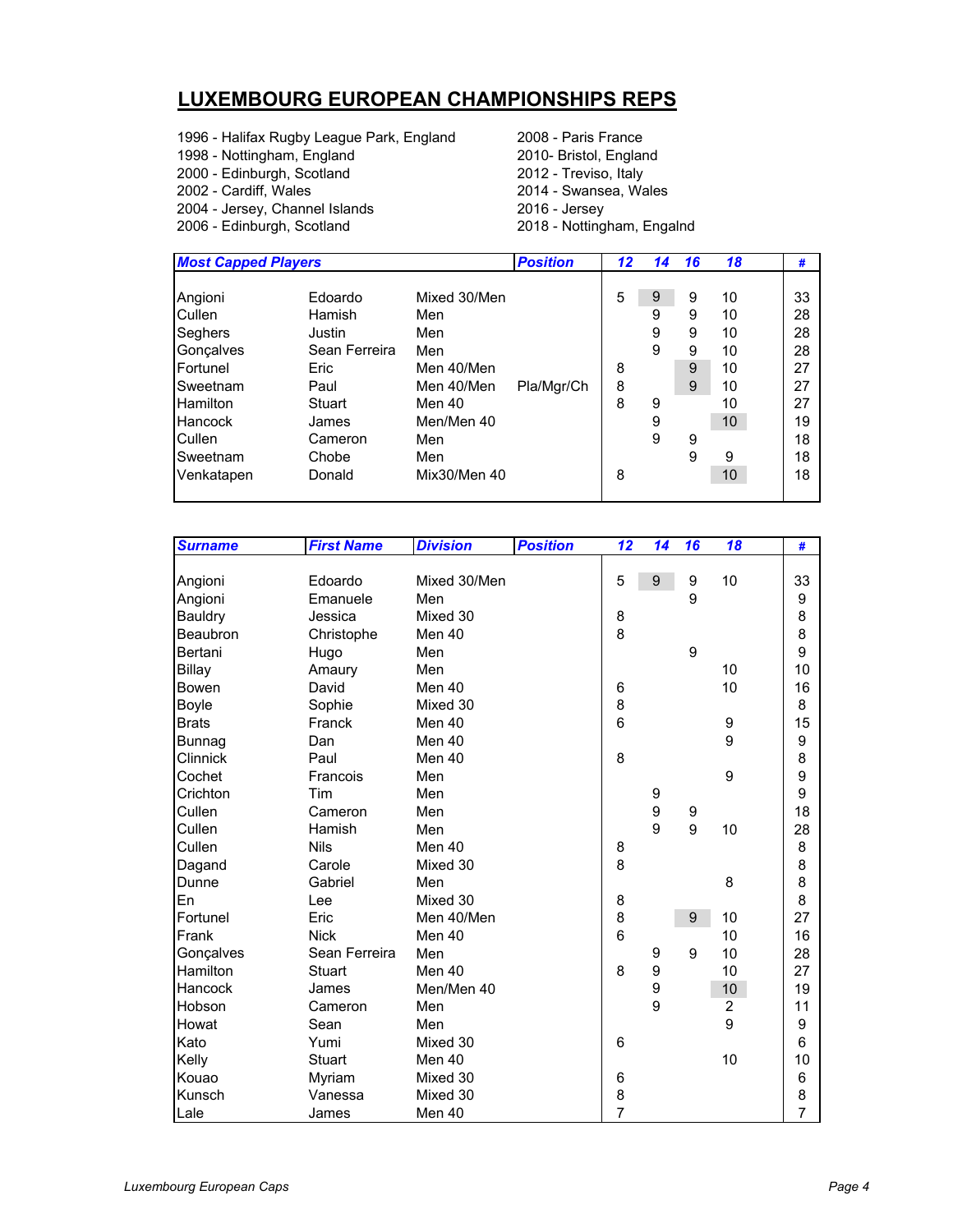| <b>Surname</b> | <b>First Name</b> | <b>Division</b> | <b>Position</b> | 12                       | 14               | 16 | 18             | #              |
|----------------|-------------------|-----------------|-----------------|--------------------------|------------------|----|----------------|----------------|
| Lequeux        | Olivier           | Men 40          |                 |                          |                  |    | 10             | 10             |
| Lister         | Joseph            | Men 40          |                 |                          |                  |    | 9              | 9              |
| Lyon           | Christopher       | Men             |                 |                          |                  |    | $\overline{7}$ | $\overline{7}$ |
| Martinotti     | Alessandro        | Men             |                 |                          |                  | 8  |                | 8              |
| Menges         | Michael           | Men             |                 |                          | 9                |    |                | 9              |
| Mullen         | Gerry             | Men 40          |                 | $\overline{7}$           |                  |    |                | 7              |
| Neale          | Simon             | Men/Men 40      | Play/Ch         |                          |                  | 5  | 10             | 15             |
| O'Dea          | Tom               | Men 40          |                 | 8                        |                  |    |                | 8              |
| Perrot         | Pierre            | Men             |                 |                          | 9                |    |                | 9              |
| Prince         | Jonathan          | Men             |                 |                          |                  | 9  |                | 9              |
| Robert         | Julien Fabian     | Mixed 30/Men    |                 | $\overline{\mathcal{I}}$ |                  | 9  |                | 16             |
| Sanders        | Stuart            | Men 40          |                 | 6                        |                  |    |                | 6              |
| Seghers        | Justin            | Men             |                 |                          | $\boldsymbol{9}$ | 9  | 10             | 28             |
| Sharplin       | Nigel             | Men 40          |                 |                          |                  |    | 10             | 10             |
| Sneyd          | Nathan            | Men             |                 |                          |                  | 4  |                | 4              |
| Stone          | Charlie           | Men             |                 |                          | $\boldsymbol{9}$ |    |                | 9              |
| Sweetnam       | Chobe             | Men             |                 |                          |                  | 9  | 9              | 18             |
| Sweetnam       | Dominique         | Mixed 30        |                 | 8                        |                  |    |                | 8              |
| Sweetnam       | Kai               | Men             |                 |                          |                  |    | 9              | 9              |
| Sweetnam       | Paul              | Men 40/Men      | Pla/Mgr/Ch      | 8                        |                  | 9  | 10             | 27             |
| Taber          | <b>Derrek</b>     | Mixed 30        |                 | 6                        |                  |    |                | 6              |
| Tarakdjian     | Paolo             | Men 40          |                 | 6                        |                  |    |                | 6              |
| Toma           | Foloki            | Men             |                 |                          |                  |    | 8              | 8              |
| Trees          | Callum            | Men             |                 |                          |                  |    | 10             | 10             |
| Van Zeeland    | Josh              | Men             |                 |                          | 9                |    |                | 9              |
| Venkatapen     | Donald            | Mix30/Men 40    |                 | 8                        |                  |    | 10             | 18             |
| Verlinde       | Marie             | Mixed 30        |                 | 8                        |                  |    |                | 8              |
| William        | Rhys              | Men             |                 |                          | 9                |    |                | 9              |
| Williams       | Mark              | Men 40          |                 | 8                        |                  |    |                | 8              |
| Yakass         | Léo               | Men             |                 |                          |                  |    | 9              | 9              |
| Zanette        | Luca              | Men             |                 |                          |                  | 9  |                | 9              |
| Zasman         | Simeon            | Men             |                 |                          |                  |    | 10             | 10             |
|                |                   |                 |                 |                          |                  |    |                |                |